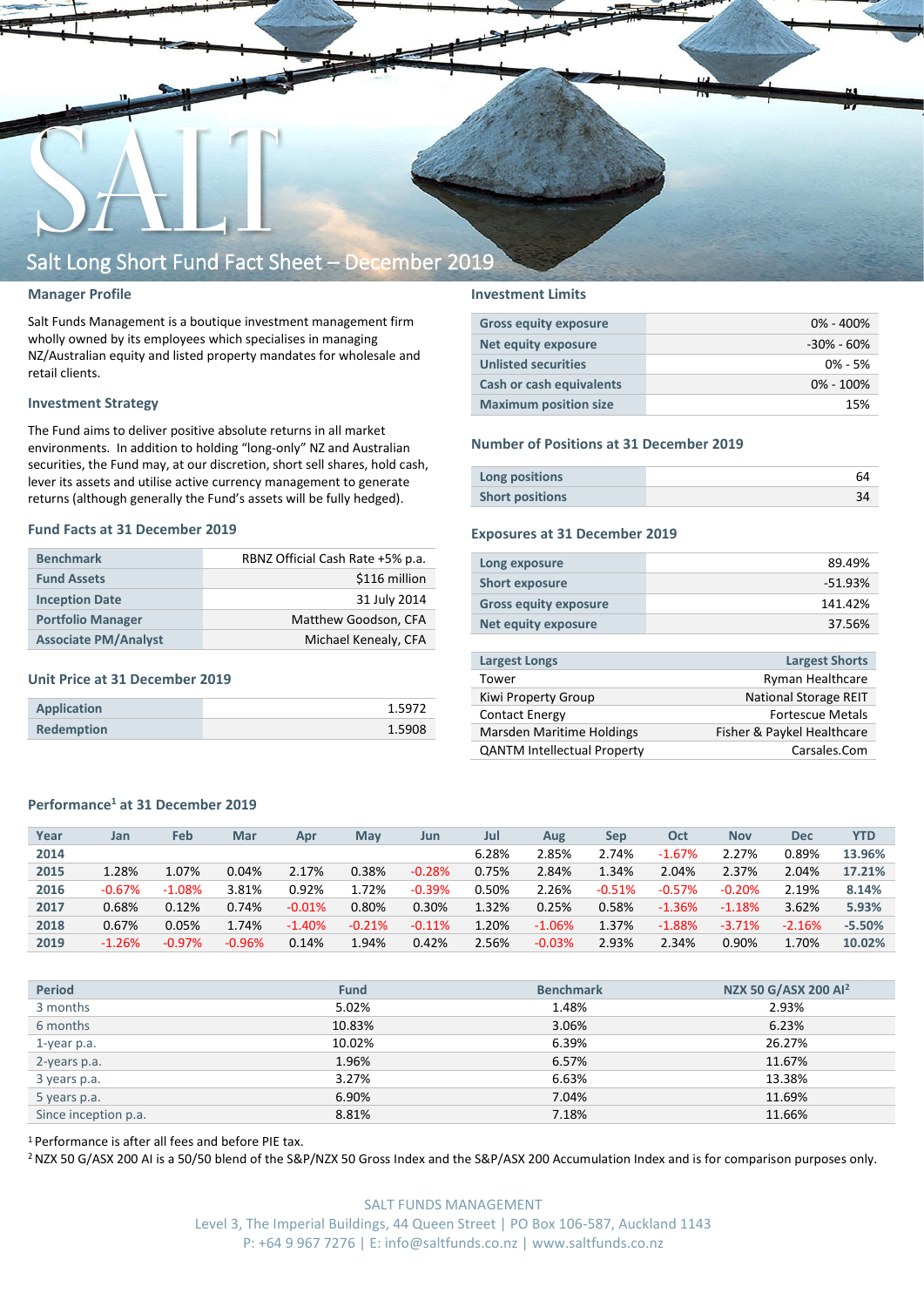# **SALT**

### Salt Long Short Fund Fact Sheet December 2019 Page 2 of 6

### **Country Allocation at 31 December 2019 (Gross Equity Exposure) December 2019 Individual Stock Contribution**



#### **Fund Commentary**

#### Dear Fellow Investor,

The Fund delivered a strong performance in December, with a return of +1.70% after all fees and expenses. We had gone sideways for much of the month but experienced a very strong final three days in contrast to the sharp sell-off in the NZ and Australian markets. Since inception, the Fund has now returned +59.0% after all fees and expenses, with this representing an alltime unit price high.

The sources of performance in the month were pleasing. The longs added a strong 1.53% (pre fees and tax) compared to the highly divergent moves of +1.55% by the unending NZ bull market and the -2.17% stumble by Australia. At the same time, our shorts were also positive, contributing +0.29% as a group. This reflects a mix of stock selection, sector positioning and relative exposure to NZ and Australia. We are net longer in NZ than Australia but it is far lower risk.

As a reminder, this Fund is very much in the alternatives asset class and seeks to deliver a positive return irrespective of whether the NZX/ASX indices go up, down or sideways. The aim is an equity-like return but with far less volatility and no correlation to equities. Hence our benchmark is the OCR +5%. To make sure that we are being true to label and not simply being long and riding a bull market, we carefully measure our performance on down days.

In recent months, we have consistently delivered positive returns on those rare days when the 50/50 NZX/ASX 50/50 is down and that was the case again in December. There were eight days where the 50/50 equity index fell and it had an average performance of - 0.52% on those days. We outperformed on all eight (as one would hope), we were actually up on seven of the eight days and our average return was a very strong +0.35% on those days. This was



despite running net length in the +35-40% region and shows how our shorts are far higher beta (risker) than our longs.

NZ valuations are more stretched than ever. The chart below is our regular update of the "core" PE (ex property, investment companies and Air NZ) using Jarden forecasts. Superficially, the slight lift from 32.7x to 32.9x was nothing to get excited about but NZ 10-year bond yields sold off sharply.

from 1.28% to 1.65% in the month. This saw our estimated "fair" PE fall from 30.4x to 27.8x – a big move given the convexity at very low bond yields. In theory, this yield move should have hammered the growth darlings and the large defensives that dominate our market. It didn't and we have now reached a point of record overvaluation, with a 16% retreat required to return to fair value. The divergence between the average PE of 32.9x and the median of 19.8x remains as large as ever.

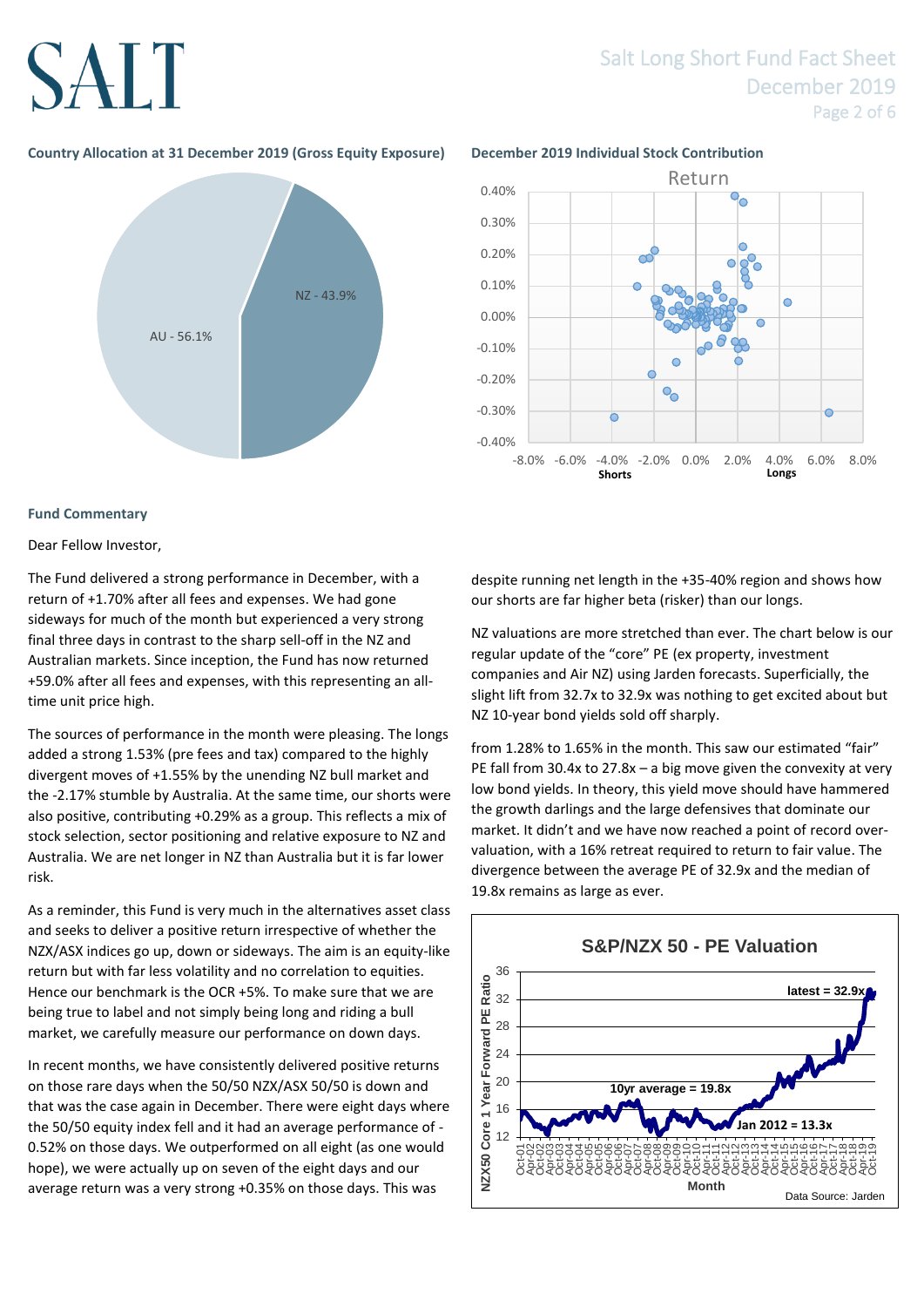### Salt Long Short Fund Fact Sheet December 2019 Page 3 of 6

# SALT

A couple of examples illustrate the extreme froth driving some of our larger cap names. Over the course of 2019, the Port of Tauranga share price rose by +59% but our 2020 forecasts rose by +2.5% for revenue, +3.6% for EBITDA and actually fell -0.9% for EPS. Similarly, the Fisher & Paykel Healthcare share price rose by +71% against a backdrop of revenue forecasts declining -0.8%, EBITDA rising +2.3% and EPS +9.5%, largely due to tax credits.

Similarly, JP Morgan research in Australia highlighted some bizarre divergences between share prices and fundamentals. Healthcare was the best sector with a 43% performance but this was composed of earnings upgrades of just +4% and PE multiple expansion of +10.1 points. Information Technology was the second-best sector at +35% performance but this was thanks to a PE multiple expansion of a staggering +15.3 PE points. It was the second worst sector for earnings revisions, which actually contracted by -13%. Why would such a darling sector bother with mere trifles such as earnings? A final quirk is that Growth outperformed Value by 19% in Australia despite Value having lesser earnings downgrades. This is so 1999 all over again.

A fascinating aspect of the month was a lift in volatility, with NZ and especially Australia having several violent daily rallies and selloffs of greater than 1.5% for reasons that were not obvious. Our sense from being at the coalface was that these moves were driven by ETF flows and that the market tended to close near its highs or lows on those days. This brings us to a key thesis we have been expounding for some time and what we see as a key risk in 2020 – an ever greater proportion of equities is being held by passive or quant strategies that appear to be price-momentum driven. This makes the passive investor look like a rock-star on the way up as they buy ever more of what gets larger and higher in price. However, this rubber-band will reach its limit when there is some left-field event (e.g., Iran assassination) which suddenly flips the flows. Equities are structurally far more vulnerable than they have been to a violent sell-off when something goes wrong.

The volatility "down under" was against a risk-on backdrop globally which saw the S&P500 rally by +2.9%. This was kicked along by the US and China reaching a so-called phase 1 trade deal. However, we would put this very much in the Claytons category as the average US tariff on Chinese goods will only fall from 21.1% to 19.3%, having started the process at 3.1%.

These minor changes are hardly a cause for an equity market boom and we would instead point the finger at good old "animal spirits". We have settled on the CNN Fear and Greed Index as being an excellent measure of investor sentiment, driven by seven different internal market indicators. As shown below, it is now at an ultra-high 93 having almost touched 100. Past peaks have tended to precede subsequent market selloffs although it hasn't been infallible as a signal. Conversely, sentiment lows have been an excellent buy signal and we will pay attention the next time it slips to 20. With markets at record levels of over-valuation and earnings forecasts doing nothing, it seems a rather risky time to be an ultra-bull.

#### Fear & Greed Over Time



Cross checking the current reading of Extreme Greed, another long-followed indicator has been the Rydex Ratio, which measures assets in the bear fund ETF's provided by Rydex versus those in their bull funds. This ratio is at its second lowest in two decades and is actually weaker than prior to the Nasdaq crash and prior to the GFC. It was only exceeded in early 2018 prior to the sharp (albeit brief) subsequent sell-off. Investors are all-in.

Moving on from the current state of affairs, we have used this newsletter in each of the last five years to set out some of the key swing factors and concerns exercising our mind for the year ahead. Prior to setting them out, how did we get on in 2019?

- 1. "*Auckland house prices will fall by 5% and wider NZ will flatten out*." Half-correct. That is exactly what played out in Auckland although the rest of NZ continued to rise sharply albeit at a lesser rate and Auckland bottomed late in the year. We tended to run a more balanced retirement village position in 2019, with longs offsetting our large Ryman short.
- *2.* "*Australian house prices fall by a further 5-10% but the declines abate by year's end."* Correct and we made good money in the likes of Peet & Co and Mirvac.
- *3. "Oil prices will test \$60 and likely move to a \$50-60 range for much of the year."* Correct and we have become more bullish late in 2019 as shale's cashflow struggles are becoming more apparent and rising geopolitical risks are crystallising.
- *4. "10-year bond yields end the year higher than the current levels of 2.55% in the US, 2.45% in Australia and 2.3% in NZ."* Wrong. We expected that rising labour costs would feed through to price inflation but this was relatively muted and central banks shocked with their willingness to ease aggressively when inflation is essentially at the midpoint of their targets.
- *5. "China's economy continues to slow and this will hit the iron ore stocks hard."* Wrong albeit unlucky. We were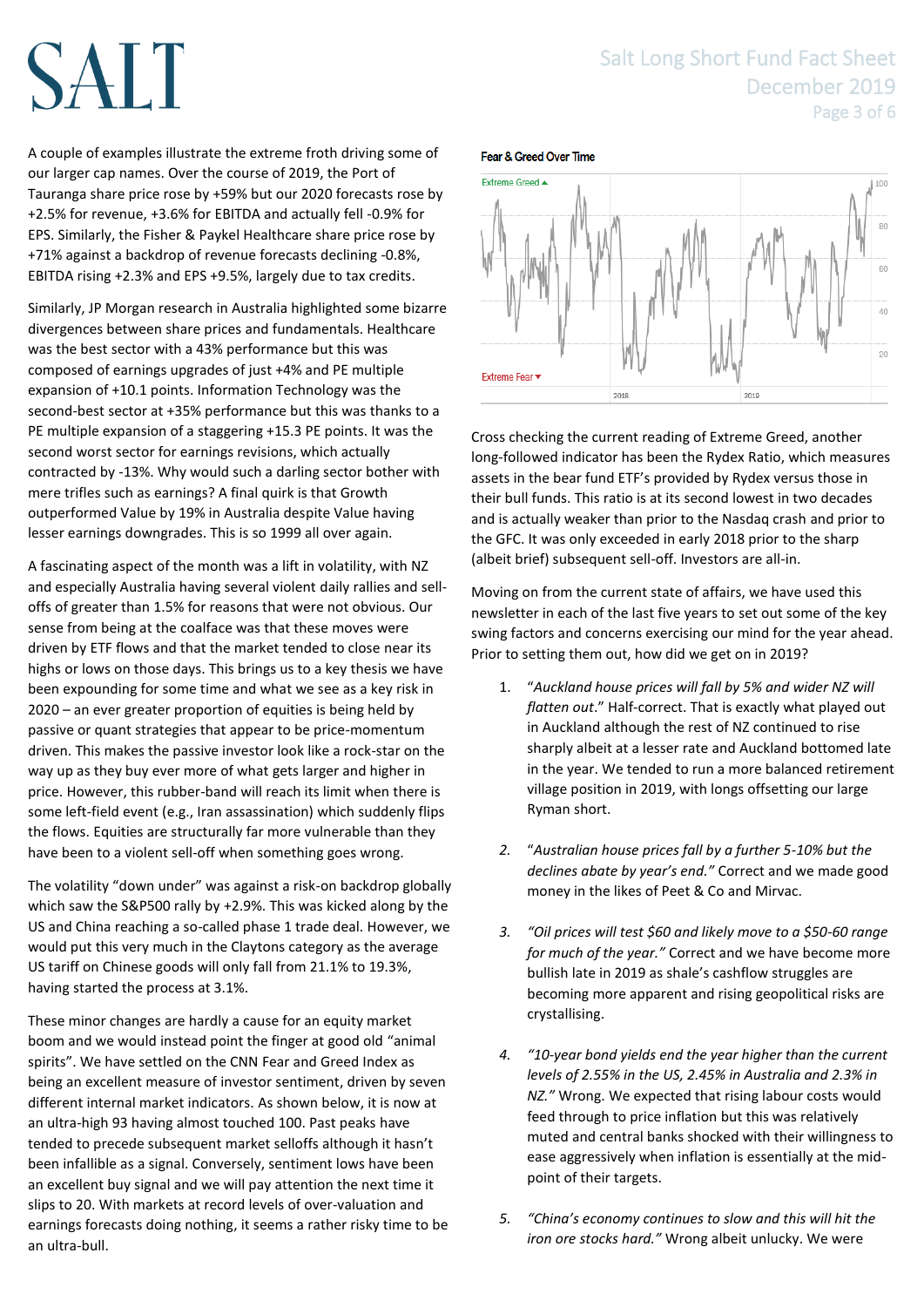# SALT

roughly correct on China but the CVRD tailings dam disaster led to a supply-led spike in iron ore prices even though demand growth was absent. 2020 will see supply return and Chinese demand growth slow with their economy.

- *6. "A disorderly no-deal Brexit will not occur."* Correct although there remains a reasonable possibility of an orderly no deal Brexit. The implications for the Fund were minor.
- *7. "Equity style divergence will be far less marked in 2019, making it a stock-pickers' market".* Half-correct. Value made a come-back overseas in the second half but barely made a murmur in NZ or Australia. Size was the factor that became ever stronger over 2019.
- *8. "2019 will see a dearth of IPO's but significant M&A activity."* Correct although M&A activity was perhaps not quite as strong as we expected.

So overall, our scorecard was a respectable 5.5/8. What do we see for 2020?

- 1. *"Central banks will move further away from negative rates but monetary policy will stay very loose."* Emerging evidence on the perverse impacts of negative rates (mainly via the bank channel) will see them consigned to the dustbin of history. However, for so long as central banks remain wedded to their 2% inflation targets (rather than say 1-1.5%), monetary policy will remain very loose even as it pushes on a piece of string.
- 2. *"NZ equities will post a flat capital return in 2020 at best."*  NZ last had a negative year way back in 2011. The +30.4% market advance in 2019 was all about multiple expansion on the back of falling bond yields. The NZ year-ahead core PE rose from 25.6x to 32.9x, while bond yields fell from 2.38% to 1.65%. Year-ahead earnings forecasts were largely unchanged as spot downgrades offset the rollforward in time. Other markets were similar. Forward indicators point to little hope that 2020 will be the year of earnings upgrades, leaving one to ponder whether the valuation rubber band can expand any further – we say no.
- 3. *"There will be a sharp 10%+ correction in the NZ and Australian markets at some point in 2020, with passive being a key driver."* Pick a shock, any shock and ponder what will happen when the machine says sell. We've had brief dry runs in Feb18 and Oct-Dec18 but passive funds and fellow travelling quant funds are a larger proportion of the market now. In current market conditions, we are observing numerous 3%+ individual price movements in the NZ closing match but the greater concern is what

## Salt Long Short Fund Fact Sheet December 2019 Page 4 of 6

happens when there is forced selling from a shock. We certainly won't be there on the buyside and I suspect few will.

- *4. "2020 will see a dearth of IPO's but significant M&A activity."* This makes a repeat appearance. The valuation dispersion between large and small cap stocks, a vast amount of money sitting in private equity, very low corporate bond spreads and lax debt covenants all point to M&A being strong. The Fund did well out of this factor in 2019 from the likes of QMS Media and Metlifecare and the natural style of our longs leaves us well-placed again. Conversely, IPO's will remain difficult, especially in NZ, where the NZX is more focused on its own passive funds business. Unless you are large enough to get in the index or have a very strong growth outlook, it is unclear where the support for new IPO's will come from.
- *5. "Iron ore companies will fall."* This makes a repeat appearance, with one of our largest shorts being the high beta play in the area, Fortescue Metals. Brazil is coming back on stream, Australian supply will lift somewhat on a full year basis, Chinese scrap usage will continue its inexorable rise, concern about future growth from West Africa will appear and the Chinese economic outlook appears tepid at best as they seek to trade off continued economic expansion with rising financial risks.
- *6. "The gold price will continue to rise."* This is partly a call on the USD having peaked in the face of huge fiscal deficits and a high-risk election year. We also observe that a number of central banks globally have turned into net buyers, that gold lease rates are well above most interest rates of the same duration and that the lagged impact of a previous major downturn in exploration and development expenditure will see tepid supply. We are not gold bugs but are well in the money already from some modest longs.
- *7. "The US junk bond market will sell off sharply at some stage and pressure equities."* We have written at length in recent months how junk bond spreads are at record lows even as the percentage of low covenant loans is at record highs and debt/EBITDA ratios are at records. In addition, a wall of securities are on the lowest BBB- investment grade rating and passive funds will be forced sellers upon any downgrades. In the past, junk bond spreads have been a strong leading indicator for equities given they sit one rung up the capital stack. A weak US economy would be the trigger for this to play out.
- *8. "Information Technology and Healthcare stocks will underperform in NZ and Australia in 2020."* This may be a quarter early but there is a consensus lovefest in these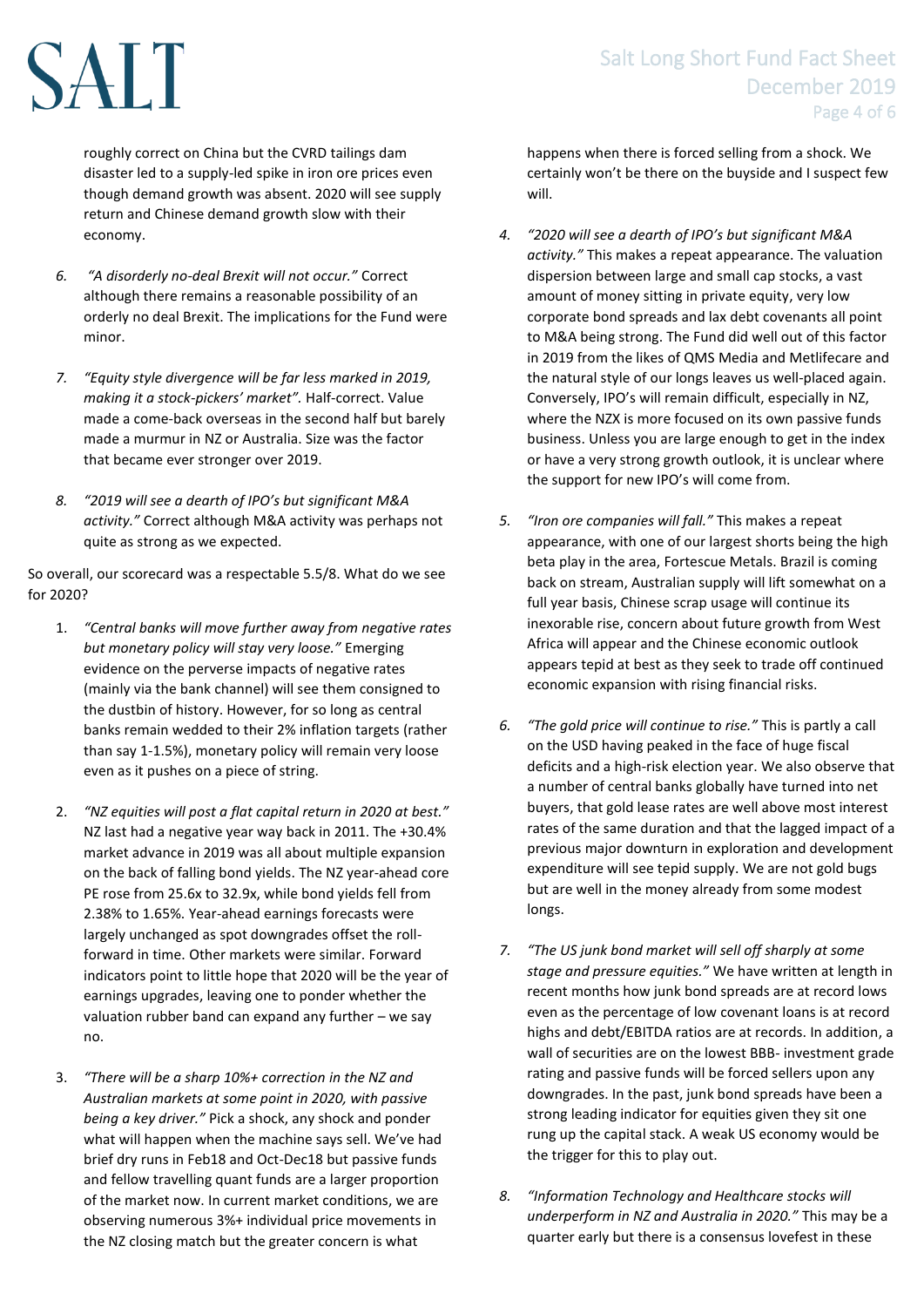## Salt Long Short Fund Fact Sheet December 2019 Page 5 of 6

names which suggests we are getting close to every last marginal buyer being in and shorts are generally at low levels. As argued earlier however, their massive outperformance in 2019 defied earnings forecast changes that were only moderately positive in the case of Healthcare and downright lousy in case of IT.

SALT

- *9. "The revenue model will meet a messy end."* This may be a year too early and I'm not quite sure how to measure the success or otherwise of this call but it is closely linked to the projection that IT companies will finally perform in line with their earnings changes – i.e., poorly. A majority of current institutional investors weren't around for the Nasdaq crash but the parallels are alarming. We are now seeing primary and secondary deals pitched on Price/Sales and Price/Gross Profit multiples and sell-side research is using ever more contorted compco multiples rather than fundamental valuations to avoid a sell call. WeWork may be the canary in the coal mine for those companies without a clear path to positive free cashflows.
- *10. "Election uncertainty will rear its head in NZ in the third quarter."* This call puts all personal political biases to one side. A return of the status quo would be market-neutral but the market would react very negatively if the polls started favouring a Labour/Greens Coalition. This is quite possible. The flirtation of NZ First with the magic 5% support line will therefore become a key point of interest for the market. Conversely, there is also a possibility that polls show a National/ACT coalition being feasible.
- 11. *"WTI oil will break through its massive \$65 resistance level in 2020."* This call is less bold than it was 5 days ago but we held the view then too. The downside is protected by the travails of US shale oil which is struggling from declining marginal well productivity and very low gas prices from huge oversupply. Less friendly debt markets will also weigh. We are attracted to the diversification and optionality of further major events in the Middle East which would see markets sold off hard but oil stocks rally. The key risk to this call is weak demand.

Returning to the performance of the Fund during the month of December, the return of +1.83% pre fees and tax had relatively balanced positive and negative outliers. What really drove the good performance was a record "winners to losers" ratio of +71%. By number, 50/73 longs were winners, while a very high 33/44 shorts also worked.

The largest headwind was a holdover from November in the form of Ryman (RYM, +8.2%). As discussed then, their H1 result was actually quite weak. A notable uptick in inventory leaves them facing a tough task to sell the major development deliveries that they have planned for the second half. However, this mattered little in the face of a perception that NZ and Melbourne housing is turning up and a takeover bid for Metlifecare which put a rocket under the entire sector. Never mind that the MET bid was at book value, whereas Ryman trades at 3.4x book value. Better hope their developments keep getting delivered and sold. Our scepticism regarding book values in the sector is long-standing given that they bear little relationship to the free cashflows generated in the individual village accounts.

The second worst performer was our very large long in Tower (TWR, -4.6%). The main news was that the highly regarded CEO, Richard Harding will return to Australia in a year's time. While we would have preferred him to stay, the hard work in resetting the business is now largely done in our view. A small positive was RBNZ approval and closure of the Youi NZ acquisition pre-year end, avoiding any undue delays to its earnings contribution. This remains a high conviction long. We are suckers for a stock on an underlying PE of 11x with strong double-digit earnings growth for years to come.

There were few other notable headwinds but the largest were moderately sized shorts in the ultra-expensive Napier Ports (NPH, +23.1%) and Restaurant Brands (RBD, +17.2%), which both rose vertically in very thin market conditions. NPH is likely to enter the S&P/NZX50 Index when Metlifecare exits but this could be at least several months away and it peaked at almost double our base case DCF valuation.

While Ryman was an annoying detractor, the Fund did very well out of the NZ retirement village sector thanks to the large longs we had built up in Oceania Healthcare (OCA, +22.2%) and Metlifecare (MET, +17.0%). We had bought these when they were somewhat friendless in the June to September period, with MET trading in a range of \$4.30-\$4.50 compared to the somewhat fortunate takeover bid that came in at \$7.00 during the month. The two lessons from this were that you make your luck by playing in the right places and that these names were very weak when the Auckland housing market had only slowed down slightly, with the rest of the country still being strong. Woe betide the sector when there is a sustained housing pullback and the premium multiples attached to the rapid developers, Ryman and Summerset, come under scrutiny. That is not our near-term expectation and we are not positioned for that, but that day will surely come.

A left-field winner for the Fund was our long in Millennium & Copthorne Hotels (MCK, +10.2%), where we helped clear a line that had been overhanging the stock for some months. We are wary of the limited liquidity but the \$2.80 share price compares to an NTA of \$5.10 (ex a deferred tax liability that would only crystallise on hotel sales). This NTA is ungeared. The outlook for the hotel component of the business is only moderate thanks to new supply in some cities but the residential land development business is set to bounce back strongly in H2. We are mindful that the Malaysian parent took over their UK subsidiary last year and it is unclear what purpose is being served by having MCK.NZ sitting on the NZ bourse in an unloved and unfollowed state.